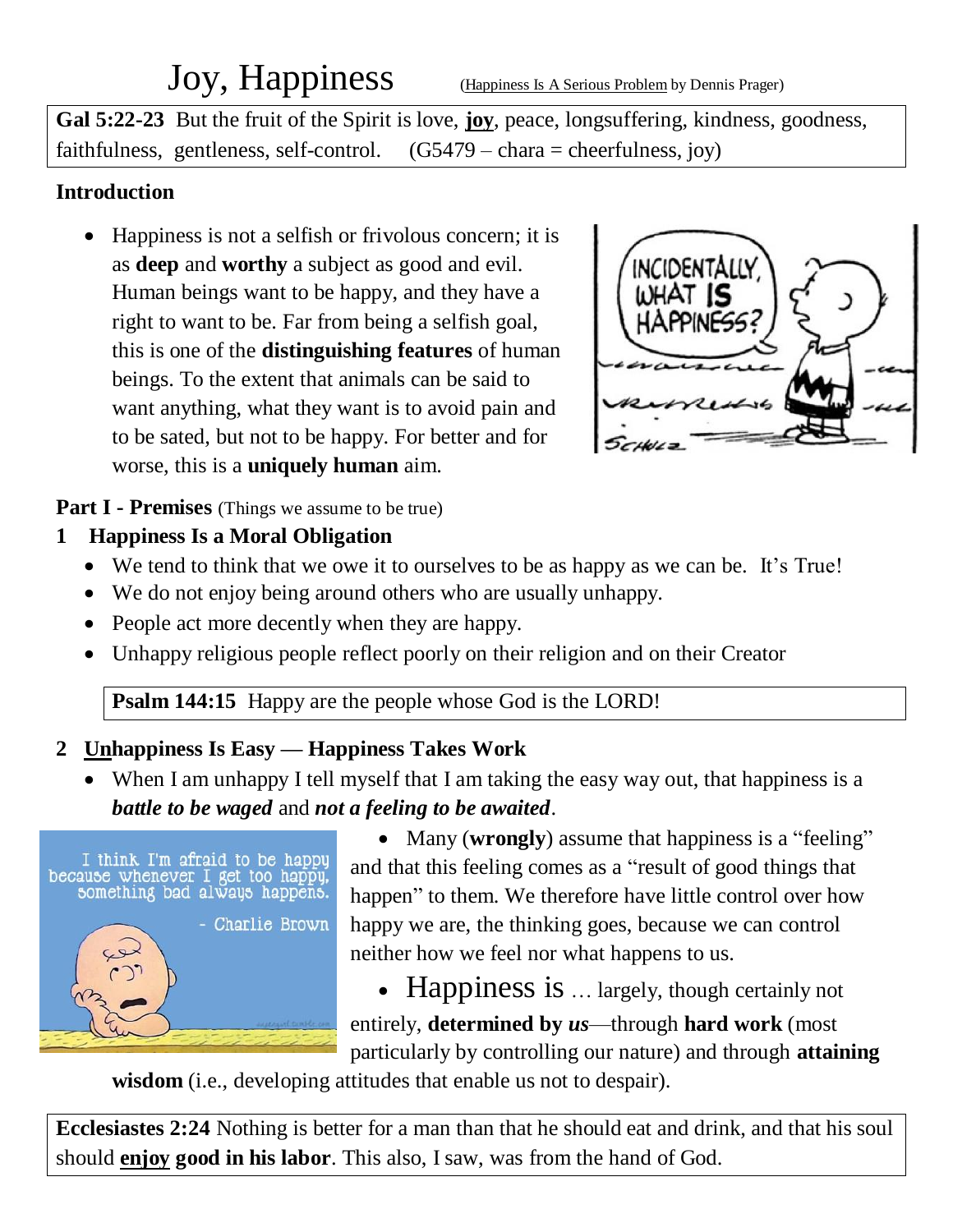#### **3 The Mind Plays the Central Role**

 While most people think of happiness as almost entirely a **heart-based feeling**—"I feel happy, I feel unhappy"—the focus should be on the mind. The use of one's mind and intelligence is indispensable to achieving happiness. Why? Because in order to be happy, we constantly have to ask ourselves, "Will this—having this **thing**, taking this **action**, relating to this **person**, purchasing this **item**, even dwelling on this **thought**—make me **happier** or **unhappier**?" Answering these questions demands constant thought and reflection.

Deu 30:19-20 I call heaven and earth as witnesses today against you, that I have set before you life and death, blessing and cursing; therefore **choose** life, that both you and your descendants may live; that you may love the LORD your God, that you may obey His voice, and that you may cling to Him, for He is your life and the length of your days ...

## **4 There Is No Good Definition of Joy / Happiness**

- Most of the important things in life cannot be precisely defined or measured (love, beauty)
- $\bullet$  Happy = feeling or showing pleasure or contentment; fortunate
- To paraphrase the U.S. Supreme Court justice who, addressing the issue of obscenity, said, "I cannot define it, but I know it when I see it."
- most of us *do think* we understand unhappiness and very much intend to avoid it.

I'M NOT SURE WHAT HAPPINESS MEANS BUT I LOOK IN YOUR EYES AND I KNOW THAT IT ISN'T THERE.



**Acts 17:20 For you are bringing some strange things to our ears; so we want to know what these things mean.**

# **Ezekiel 37:18 When the sons of your people speak to you saying, 'Will you not declare to us what you mean by these?'**

# **5 Life Is Tragic**

- Suffering is real  $&$  yet sometimes motivates good actions
- Evil is real not just "absence of good"
- Given how much unjust suffering and unhappiness there are, I am deeply grateful for how much misery I have been spared. Also, given the view that tragedy is normal, *I try to be happy unless something happens that makes me unhappy, rather than unhappy unless something makes me happy*.

**Ecc 4:1 Then I returned and considered all the oppression that is done under the sun: And look! The tears of the oppressed, But they have no comforter— On the side of their oppressors there is power, But they have no comforter.**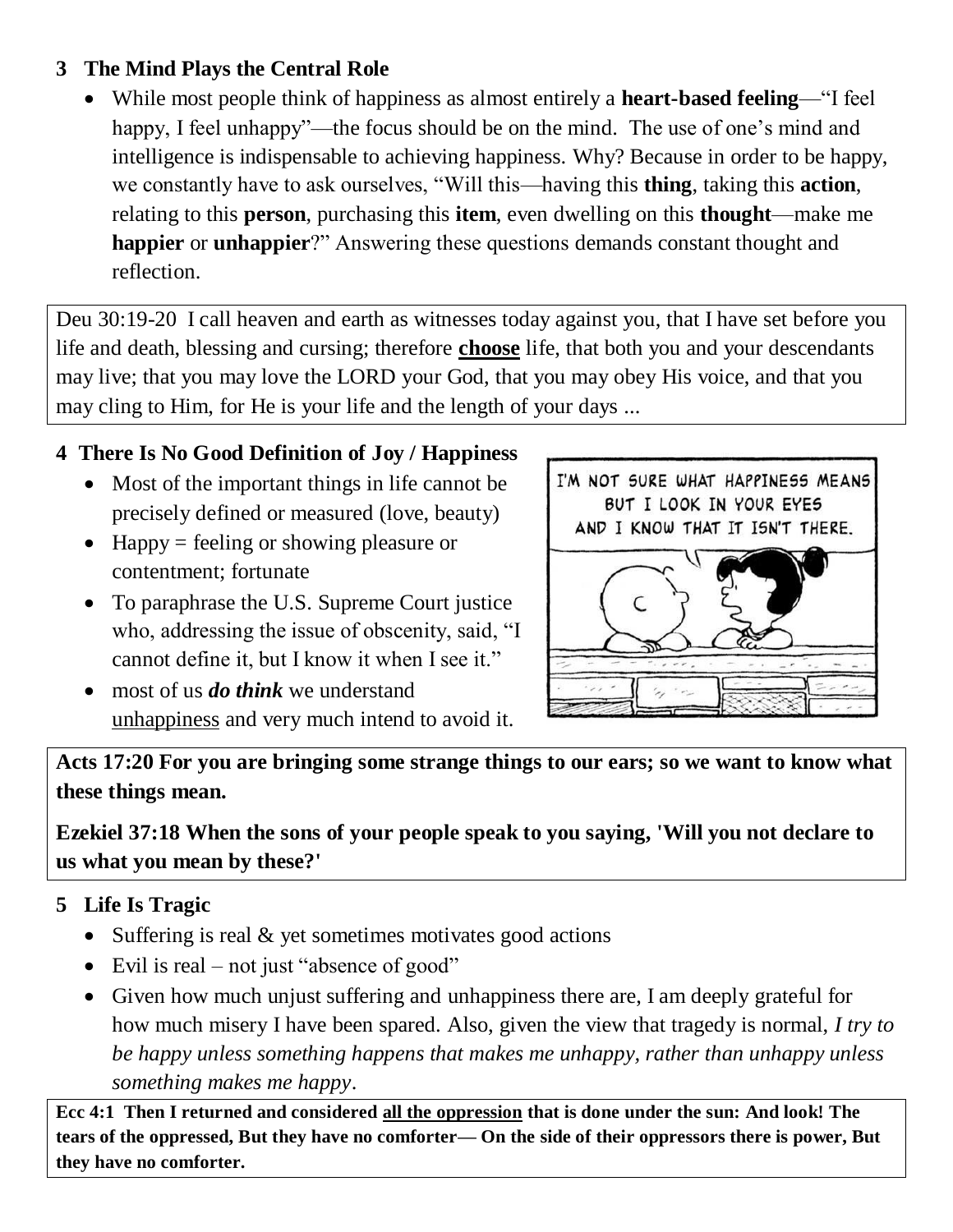### **Part II - Major Obstacles to Happiness and How to Deal with Them**



#### **6 Human Nature**

• *"If you are not completely satisfied with , give us a call."*

• Human nature is insatiable—and that is why no single obstacle to happiness is greater than human nature. Whatever our nature desires—**love, sex, money, attention, pleasure, food, security**—cannot be supplied in sufficient quantities to satisfy it completely.

 If it were in our nature to be "fully satisfied", we would have **no motivation to accomplish anything** in either the worldly or the personal realm. Human dissatisfaction with disease has led to cures for illnesses; etc

**Jeremiah 17:9 The heart is more deceitful than all else And is desperately sick; Who can understand it?**

**1Jn 2:16 For all that is in the world—the lust of the flesh, the lust of the eyes, and the pride of life—is not of the Father but is of the world.**

**James 4:1 What is the source of quarrels and conflicts among you? Is not the source your pleasures that wage war in your members?**

**Ecc 1:8 (NLT) Everything is wearisome beyond description. No matter how much we see, we are never satisfied. No matter how much we hear, we are not content.**

**Rom 7:21-25 I find then a law, that evil is present with me, the one who wills to do good. For I delight in the law of God according to the inward man. But I see another law in my members, warring against the law of my mind, and bringing me into captivity to the law of sin which is in my members. O wretched man that I am! Who will deliver me from this body of death? I thank God—through Jesus Christ our Lord! So then, with the mind I myself serve the law of God, but with the flesh the law of sin.**

#### **7 Comparing Ourselves with Others**

 If all of us realized that the people with whom we (negatively) compare our happiness are plagued, we would stop comparing our happiness with others'. We do not know with what inner demons—emotional, psychological, economic, sexual, or related to alcohol or drugs—they have to struggle.

**Gal 6:4 (NLT) Pay careful attention to your own work, for then you will get the satisfaction of a job well done, and you won't need to compare yourself to anyone else.**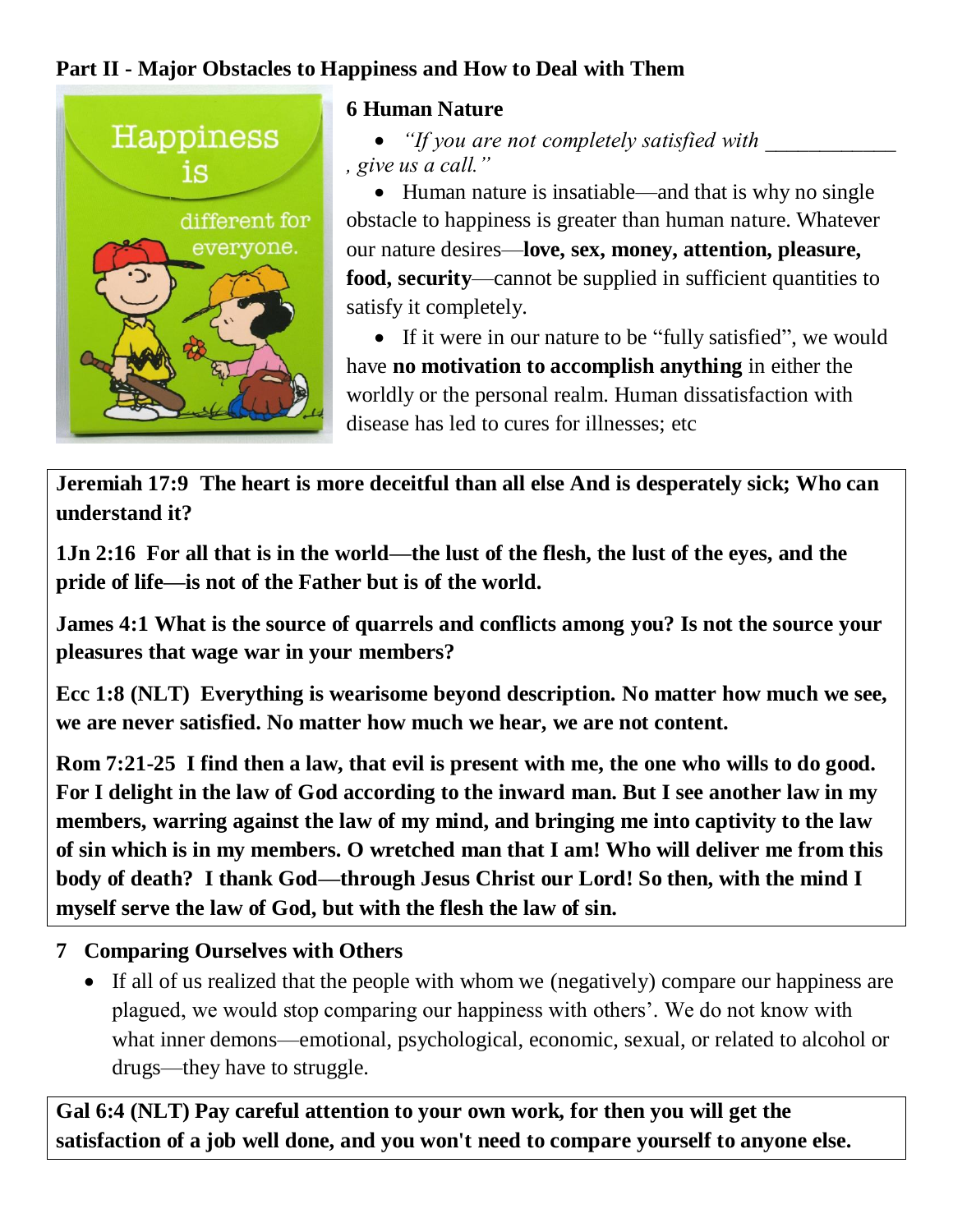#### **8 Images**



• From childhood on, nearly all of us have **images of how our lives should be**. It might be an image of our **work** how successful, famous, or affluent we will be; or an image of our **spouse**—how sexy a wife or how wealthy and loving a husband we will have; or an image of our **children**—how happy and loving they will be. The problem, of course, is that only in rare cases do people's spouses, work, or children live up to their images. Images, after all, are perfect, and life is not.

- **The solution** to this problem If unhappiness is measured by the difference between your image and your reality, unhappiness can be reduced **by** either dropping your images and celebrating your reality **or** keeping your images and changing your reality.
- Just as comparing our **personal** reality to images often wreaks havoc with the *decent* but imperfect life that we lead, comparing **society** to some *perfect* image often leads to making a worse society (such as Russia, China, etc).

**Ecc 6:9 Better is the sight of the eyes than the wandering of desire. This also is vanity and grasping for the wind.**

#### **9 The Missing Tile Syndrome**

- One of human nature's most effective ways of sabotaging happiness is to look at a beautiful scene and fixate on **whatever is flawed or missing**, no matter how small.
- Once you have determined what your missing tile is and whether acquiring it will really make you happy, you should do one of three things: **get it, forget it, or replace it** with a different tile. If you do not do one of these three things, you will allow the missing tile to make you unhappy.



**Mat 6:33 But seek first the kingdom of God and His righteousness, and all these things shall be added to you.**

**Psa 20:4 May He grant you according to your heart's desire, And fulfill all your purpose.**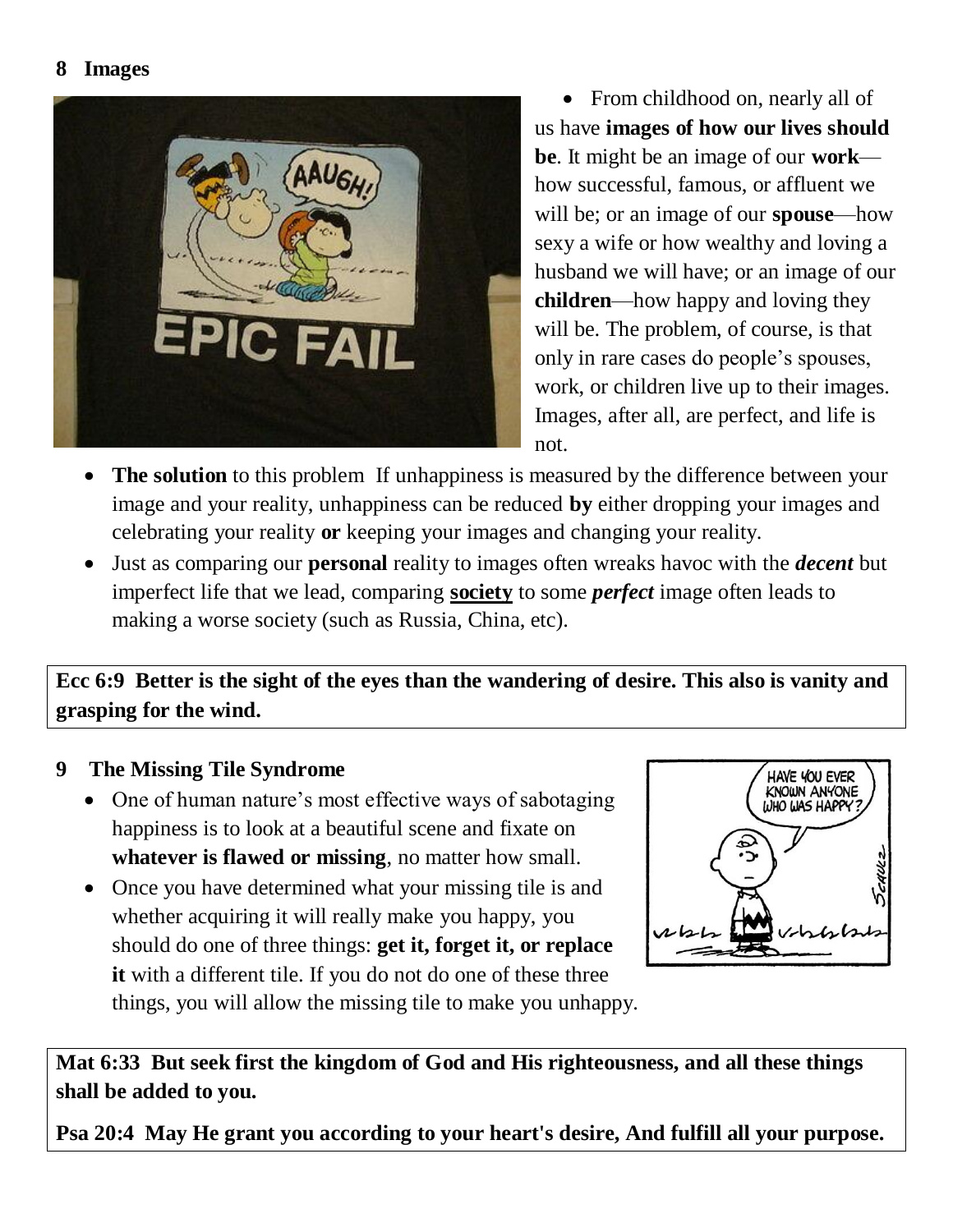## **10 Equating Happiness with Success**

• When most people think of success they think of **professional** and **material** success. It is this type of success that *cannot* be equated with happiness. There are, however, myriad forms of success that do lead to happiness: success in love, in relationships, in child rearing, in touching others' lives, in becoming deeper, in gaining wisdom, in doing good, and in learning about oneself.



• Success at work cannot be equated with happiness, but work can still be a major source of happiness—if the work is joyful and meaningful.

# **Job\_6:13 Is my help not within me? And is success driven from me?**

**Job\_30:22 You lift me up to the wind and cause me to ride on it; You spoil my success.**

#### **11 Equating Happiness with Fun**



• To a child, the notion that fun is distinguishable from happiness is simply inconceivable. As adults, many of us continue to hold on to this belief—which is unfortunate, because equating fun with happiness is a great obstacle to happiness.

• Most people believe that happiness and fun are virtually identical. Ask them, for example, to imagine a scene of happy people. Most people immediately conjure up a picture of people *having fun*

(e.g., laughing, playing games, drinking at a party). Few people imagine a couple raising children, a couple married thirty years, someone reading a great book, or people doing any of the other things that **really do** bring happiness.

- The major difference between fun and happiness: fun is **temporary**; happiness is **ongoing**. Or to put it another way, fun is **during**, happiness is **during & after**.
- If you can have fun while doing what is significant—raising a family, working at your profession, volunteering with the needy—you will truly be a happier person.

**Pro\_14:13 Even in laughter the heart may sorrow, And the end of mirth may be grief.** 

**Ecc\_2:1-2 I said in my heart, "Come now, I will test you with mirth; therefore enjoy pleasure"; but surely, this also was vanity. I said of laughter—"Madness!"; and of mirth, "What does it accomplish?"** 

**Ecc\_7:4 The heart of the wise is in the house of mourning, But the heart of fools is in the house of mirth.**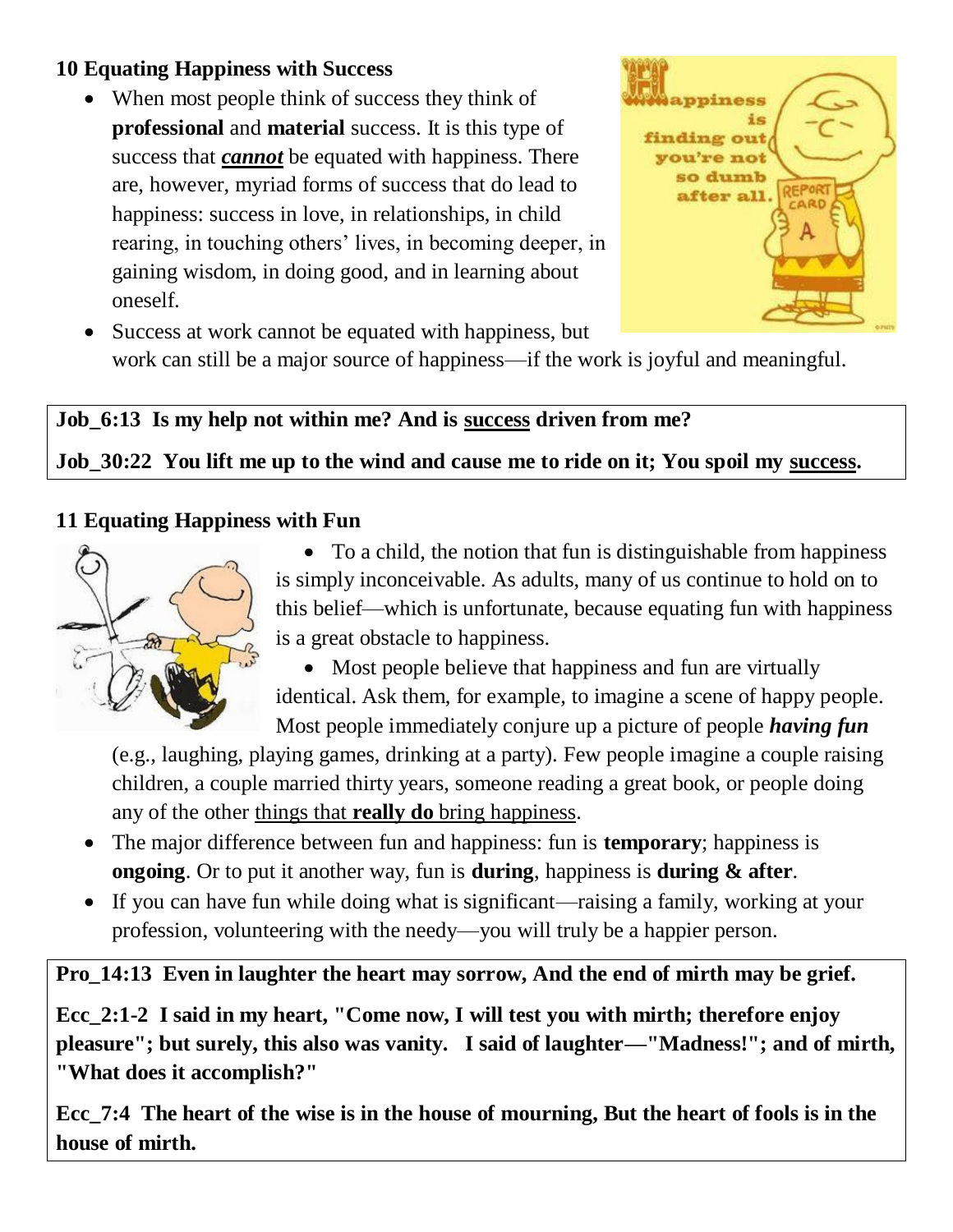#### **12 Fear and Avoidance of Pain**

- A problem with the idea that  $Fun = Happiness$ ?? One of its worst consequences is reinforcement of the belief that if you want to be happy, you should **avoid pain**. After all, if fun leads to happiness, pain must lead to unhappiness.
- **Nothing could be less true. Everything that leads to happiness involves pain**. While it is widely acknowledged that success in professional life and in sports, to cite two examples, is



associated with pain (e.g., hard work, self-discipline, delayed gratification), success in happiness is almost never associated with pain.

- As a result, many people avoid some of the very things that would bring them the deepest happiness, such as marriage, children, intellectually challenging pursuits, religious commitment, and volunteer work. They fear the pain that inevitably accompanies such things and therefore devote more time to "fun" things that bring little happiness, such as watching television.
- Many people seem to want this epitaph: "I led as painless a life as possible." But the purpose of life is not to avoid pain. That is the purpose of an animal's life—but animals cannot know happiness. Many today were raised to believe a pain-free life is possible.

#### **Psa 126:5** Those who sow in tears Shall reap in joy.



#### **13 Expectations**

• Buddhism teaches: Pain in life comes from unfulfilled **desires** & **expectations**. Based on this understanding, it aims to do away with both.

 Western society, whose religious and humanistic traditions **hold desires to be acceptable**, has been the source of most modern medical progress -- a desire for health, cause people to work to discover cures & vaccines for illnesses.

 Minimizing **expectations** is both realistic and highly desirable. In general, *expectations lead to unhappiness*.

- For most people in most circumstances, **expectations** are unnecessary impediments to happiness. When expectations are unfulfilled they cause gratuitous pain, and when they are fulfilled, they diminish gratitude, the most important element in happiness.
- **Gratitude**, the most important component of happiness, is largely dependent upon *receiving what we do not expect to receive*. That is why, for example, when we give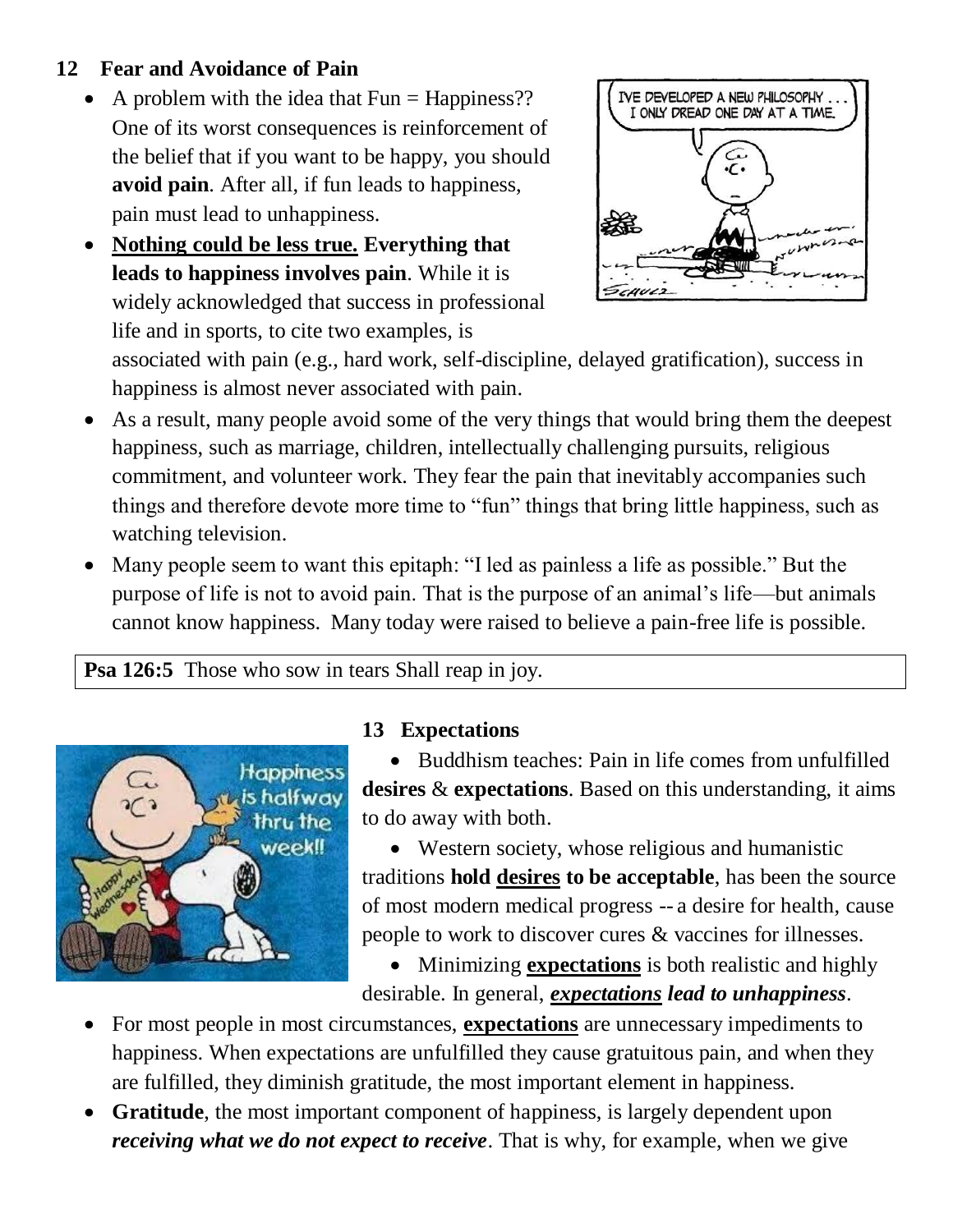children so much that they come to *expect more and more*, we actually **deprive** them of the ability to be happy—because they have less and less gratitude. This is why it is so important to teach children always to say "Thank you"—not only because it is the decent thing to do, but because saying the words inculcates gratitude in the person saying them.



- This is one of many reasons that religion, when done correctly, is important to happiness—People who **give thanks to God** before each meal, for example, regularly inculcate gratitude in themselves.
- One should not assume for a moment that a **lack of expectations** means not being **ambitious**, not aspiring toward the highest **goals**, or not **thinking positively**. However, not having expectations does ensure two beautiful things: **minimum suffering** over unfulfilled goals and **profound gratitude** over goals that are fulfilled. There is little in life that gives so much at so little cost as not having expectations.

Pro 13:12 **Hope** (*ie expectation*) deferred makes the heart sick, But when the desire comes, it is a tree of life.

Luke 6:35 (NASB) "But love your enemies, and do good, and lend, **expecting** nothing in return; and your reward will be great, and you will be sons of the Most High; for He Himself is kind to ungrateful and evil men.

# **14 Family**



• Little in life can bring us the happiness that we derive from our family. A parent's love for a child is perhaps the most powerful positive force in human life, and the love between a husband and wife is unique in the intimacy and depth of its bond. The family, for good reasons, has been the building block of all higher civilizations. And **when good**, it is also our refuge in a hostile world. The operative words, however, are *when good*, for the family is not always good, and it can then present its members with serious obstacles to happiness.

 The family is a classic example of the rule that whatever brings the most happiness can also bring the greatest unhappiness - a living hell, such as when children are physically, sexually, or psychologically abused by parents or other family members, are raised by an alcoholic parent, or are abandoned by a parent

# **Pro 11:29 Those who bring trouble on their families inherit the wind…**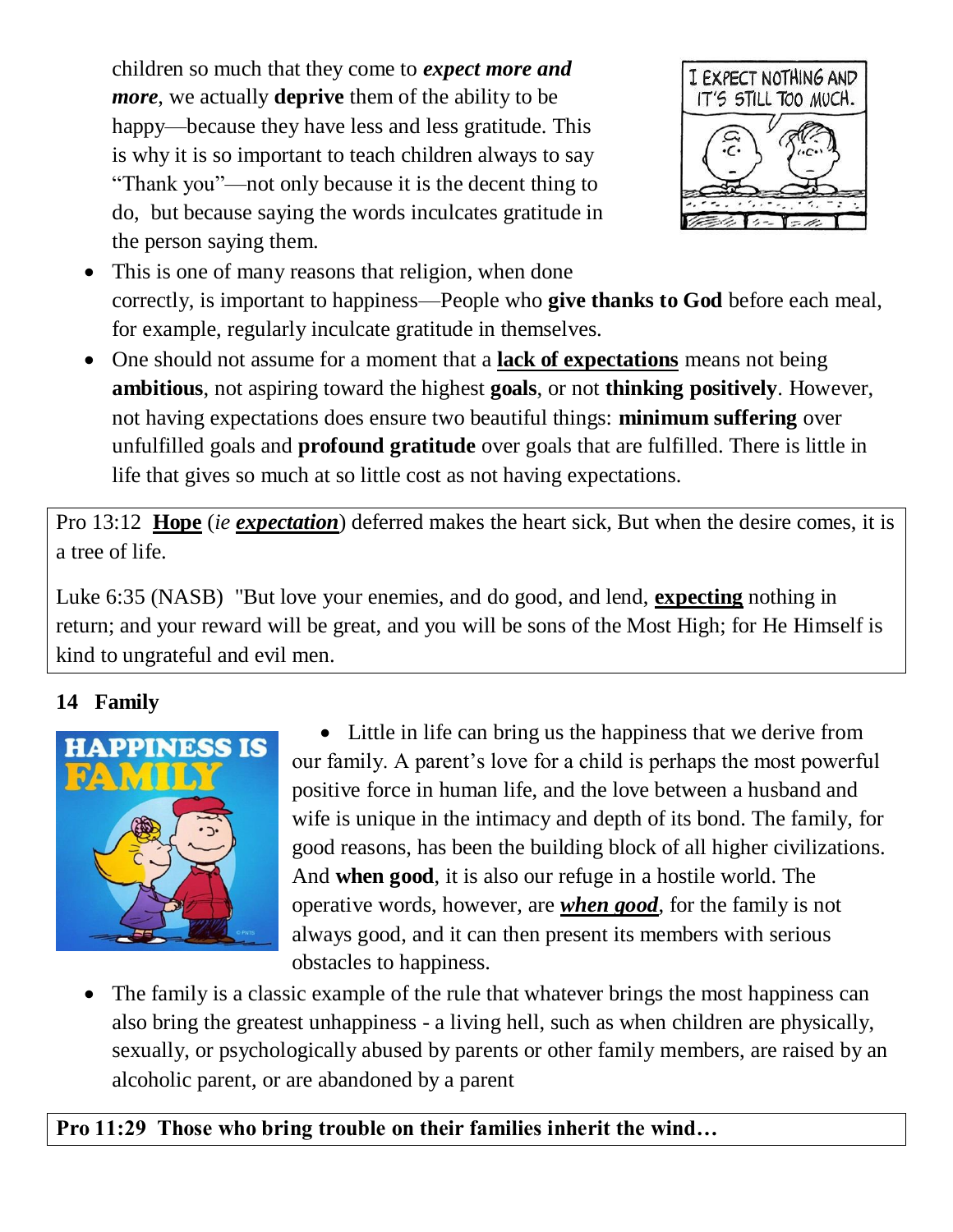## **15 The World Has Too Much Pain**

• General human suffering must affect the happiness of any sensitive and decent person. The ubiquity of human suffering—particularly the suffering of the innocent at the hands of those who deliberately hurt them (as contrasted with suffering due to natural causes)—has unquestionably affected many people's happiness.



- $\bullet$  So  $\ldots$  choose to fight evil
- Be happy, because unhappy people are usually less capable of doing good.
- You can look at the amount of suffering in the world and become **bitter** (this world stinks), **cynical** (nothing matters, it's all just a roulette game), or **hedonistic** (with all this suffering, I'll rack up all the fun I can)—or you can be **grateful** for your blessings.
- Our faith gives us confidence in a better World Tomorrow the Kingdom of God

## **Isa\_25:8 … The Sovereign LORD will wipe away all tears… The LORD has spoken!**

#### **16 Seeking Unconditional Love**



- Seeking **unconditional love** is a guarantor of unhappiness, because we would be seeking something that no one will give. *Adult love* is never unconditional. As much as any husband and wife love each other, there are—and should be—conditions under which a spouse's love **can** be lost.
- Even God's love of us is immense and forgiving (if we repent) but **not** unconditional.

**Exo 19:5 Now if you will obey Me and keep My covenant, you will be My own special treasure from among all the peoples on earth; for all the earth belongs to Me.**

# **17 Seeing Yourself as a Victim**

• Given how destructive victimhood thinking is to happiness, one would think that people would do everything possible to avoid it. Unfortunately, this is not the case --we are usually the greatest obstacles to our own happiness.

**2Co 4:8-9 We are pressed on every side by troubles, but we are not crushed. We are perplexed, but not driven to despair. We are hunted down, but never abandoned by God. We get knocked down, but we are not destroyed.**